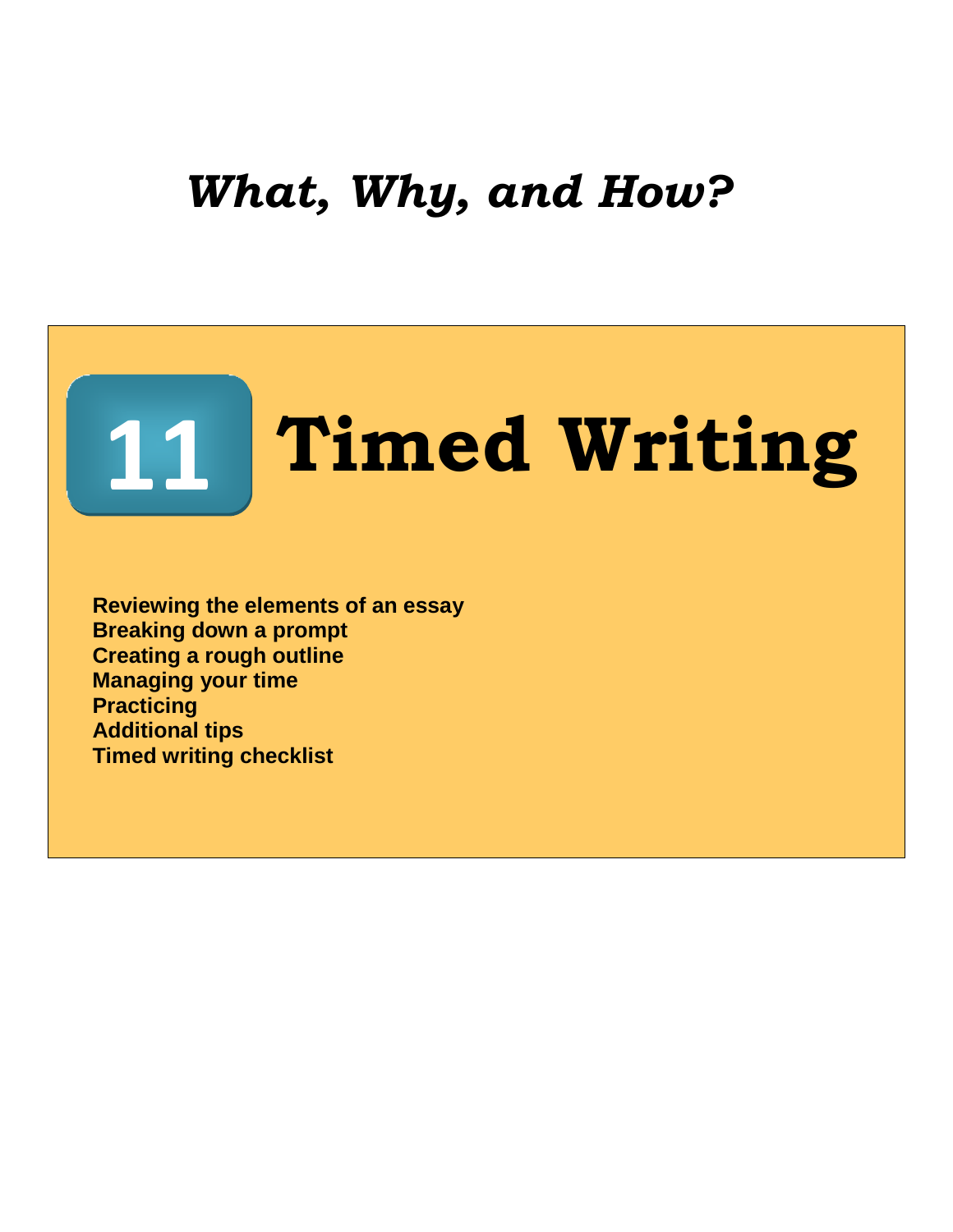# **WHAT IS TIMED WRITING?**

Also called timed essays, essay exams, or in-class essays, these essays require you to demonstrate disciplinary knowledge by producing a writing sample within a limited time period. Timed writing measures your raw writing ability and your skill at thinking under pressure. It also reflects your ability to quickly recall, synthesize, and analyze detailed material. One of the major skills that is being tested in a timed writing exam is your ability to write to a prompt. A prompt is simply the exam question or writing task. In a timed exam, your thesis will generally be your answer to the prompt.

# **WHY STRENGHTEN THIS SKILL?**

Being skilled at timed writing is important because…

- oftentimes when you transfer to another college, you will be required to take a timed essay placement exam or graduate exit exam, so placing higher will save you time and money spent on taking additional classes and later enable you to get your degree.
- some large survey courses base the majority of the student grade on in-class timed exams.
- it improves your own mental agility—being able to think quickly and logically is an invaluable skill.
- in college and in life, you will be required to compose arguments (written and verbal) on the spot, so the better you are at it, the more convincing and successful you will be.
- American culture highly values polished written skills, so the more adept you are at crafting well written responses and proposals quickly, you'll be the one who gets better grades, gets hired, gets the promotion, and will get more respect due to your effective communication skills.

## **HOW DO I DO IT?**

Timed writing is challenging, so break down the task into manageable stages:

- **1. Review the elements of an essay (so you are sure to craft a good one).**
- **2. Know how to successfully break down a prompt.**
- **3. Create a rough outline.**
- **4. Have a time management plan.**
- **5. Practice!**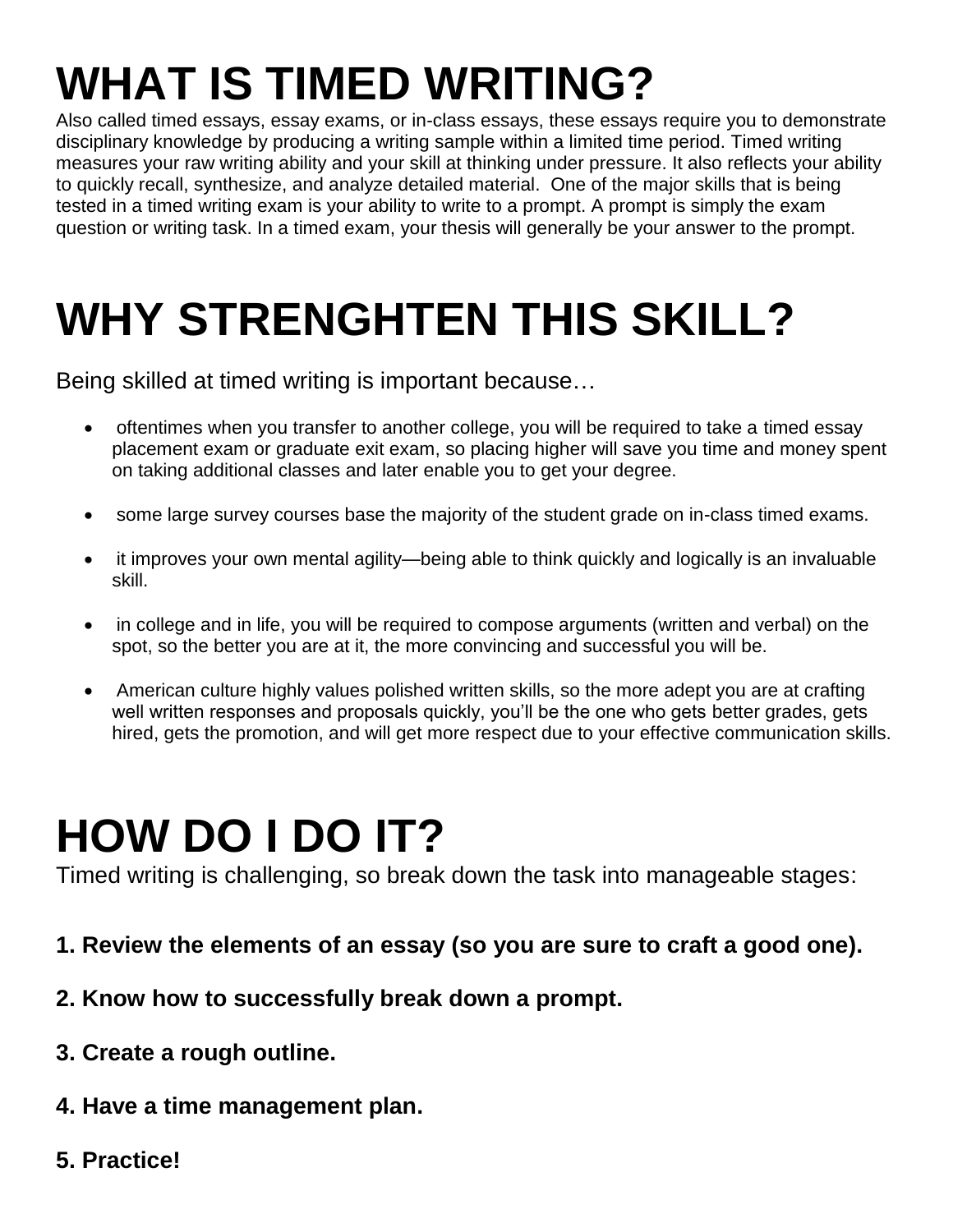## **Reviewing the elements of an essay**

Writing in a timed situation can be stressful so go in having a clear and confident sense of your goal: to produce a focused, organized, developed, proofread essay. Even in a timed situation, you will be expected to write an essay with the standard essay elements so here is a review of what to include:

 $\Gamma$ 

| <b>FOCUS-THESIS:</b><br>One of the major skills that is being tested in a timed<br>writing exam is your ability to write to the prompt.<br>Your thesis will be your direct answer or response to<br>the question or task in the prompt.<br>A thesis needs to be arguable (contain your opinion).<br>No opinion-not a thesis: In Sarah Katin's "Naked,"<br>the narrator tells of her uncomfortable experience in a<br>Korean bathhouse.                                                                                                                                                                       | <b>ORGANIZATION:</b><br>Considering both your argument and your allotted<br>writing time, select an appropriate number of main<br>points you can adequately develop, and present them<br>in a clear order, so the essay proceeds smoothly and<br>logically from one point to the next. Be sure to put<br>your main supporting points into separate paragraphs,<br>so there is a clear beginning, middle and end as<br>opposed to a long, uninterrupted block of text. Here<br>are some common methods of organization:                                                                           |
|--------------------------------------------------------------------------------------------------------------------------------------------------------------------------------------------------------------------------------------------------------------------------------------------------------------------------------------------------------------------------------------------------------------------------------------------------------------------------------------------------------------------------------------------------------------------------------------------------------------|--------------------------------------------------------------------------------------------------------------------------------------------------------------------------------------------------------------------------------------------------------------------------------------------------------------------------------------------------------------------------------------------------------------------------------------------------------------------------------------------------------------------------------------------------------------------------------------------------|
| Arguable thesis with opinion: In Sarah Katin's<br>"Naked," the narrator's experience in a Korean<br>bathhouse reveals that American notions of<br>nudity are unhealthy and harmfully produce feelings<br>of shame and this distances women from each other.<br>You will want to make your thesis immediately clear to<br>your reader, so it is best to put your thesis statement<br>in your introductory paragraph. Then stay focused on<br>proving that thesis throughout the essay. Anything<br>that does not directly prove your thesis and respond<br>to the prompt should not be included in the essay. | Climax: Present your ideas so they build to a<br>$\circ$<br>climax, ending with your most dramatic<br>examples.<br>Complexity: Start with simpler ideas and build<br>$\circ$<br>to more complex ones.<br>Familiarity: Start with more familiar ides and<br>$\circ$<br>move towards newer ones.<br>Audience appeal: Start with "safe" ideas and<br>$\circ$<br>move to more challenging ones.<br>Chronological: Present ideas in the time order<br>$\circ$<br>in which they occurred.<br>Comparison/contrast: Examine the similarities<br>$\circ$<br>and/or differences between two or more items. |
| <b>DEVELOPMENT:</b><br>Avoid a series of skimpy paragraphs that are too short<br>to concretely prove your points. Each of your body<br>paragraphs should be lead with strong topic<br>sentences that are then proven with evidence and<br>analysis. Ask yourself, "How do I know this is true?"<br>Include the elements of the PIE paragraph approach:                                                                                                                                                                                                                                                       | <b>SENTENCE CRAFTING:</b><br>In timed writing, you won't have a lot of time to spend<br>worrying over the spelling of a word or the placement<br>of a comma. However, you also don't want to turn in a<br>piece of writing that contains excessive grammatical,<br>punctuation, and/or spelling errors. Therefore, set<br>time aside at the end to proofread your essay.                                                                                                                                                                                                                         |
| (P) oint: begin each paragraph with an arguable topic<br>sentence that directly supports your thesis.<br>(I) nformation: provide clear and convincing evidence<br>to illustrate the point in the form of examples,<br>quotes and paraphrases from the text, facts,<br>illustrations, personal knowledge, personal<br>experiences, etc.<br>(E)xplanation: include your own explanation of the<br>significance of the point and information in<br>the paragraph. So what can we learn from<br>this? So what is the significance? So what<br>are the larger implications or impact?                             | (1) If writing by hand, you can double space<br>so when you proofread and want to cross<br>out confusing sentences or misspellings or<br>add left out words or examples, you will<br>have room and won't risk confusing your<br>reader.<br>(2) Read carefully to catch confusing<br>sentences, errors in subject-verb<br>agreement, verb tenses, run together<br>sentences, etc., and look for opportunities<br>to join sentences.<br>(3) If you discover a place where more<br>concrete detail is needed, add examples<br>and evidence as needed.                                               |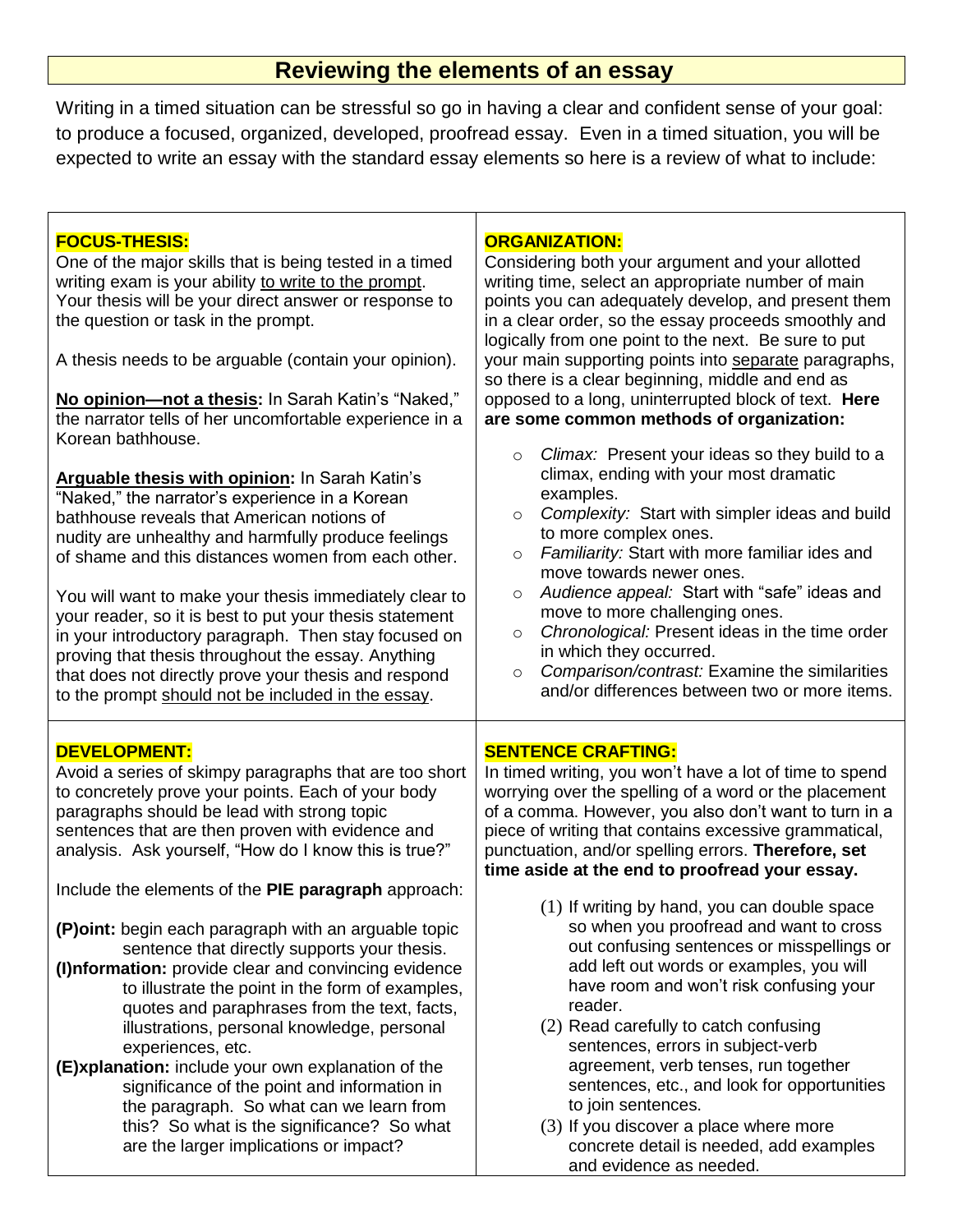## **Breaking down a prompt**

In timed writing, you will be given a prompt. Be sure to use techniques to effectively break down and fully understand that prompt before you begin the writing task. This will ensure you do not write off topic or miss important elements of the assignment.

It is essential to understand and identify key words within any writing prompt. Here are some commonly used command verbs used in prompts. It is not guaranteed these words will be used, but if they are, be sure you understand what each command is asking you to do:

#### **Key Words Commonly Used in Writing Assignments/Prompts:**

*Describe:* Write about the subject so the reader can easily visualize it; tell how it looks or happened. Use adjectives, adverbs and descriptive language to paint a mental image for you reader.

- *Compare:* Analyze the similarities *and* the differences between two or more items.
- *Contrast:* Look only at the differences between two or more items.
- **Explain:** Give the meaning of something often answering the question "why"?
- *Discuss:* Provide a broader range of possibilities that critically explore your topic.
- *Argue:* Present a point of view or take a position and prove it. Don't be concerned about taking the "right" or "wrong" position; just support a position soundly and consistently.
- *Analyze:* Break the subject down into parts, and explain and critically examine the various parts.
- *Criticize/Critique:* Point out both the positive and negative aspects of the topic.
- *Evaluate:* Give your opinion of the value of the subject; discuss its strengths and weaknesses.
- *Illustrate:* Make the point or idea by giving examples.
- *Trace:* Tell about an event or process in chronological (time) order.
- *Prove:* Show that something is true by giving facts or logical reasons.
- *State:* Give the main points in a brief, clear form.

#### **STEPS TO BREAK DOWN A PROMPT**

Since you have a limited amount of time, do not waste any of it writing off topic. Follow exactly what was asked in the prompt. Try this approach:

- (1) **Read the prompt carefully and several times:** do not "rush in" and start writing as this puts you in danger of writing off topic or missing important parts of the prompt. Take a moment and read the prompt through several times.
- (2) **Sum up the topic in a few words:** What is the focus of the prompt? Narrow down the focus of the prompt in a word or two to help you mentally focus as well.
- (3) **Circle and/or underline the key words:** Circle or underline the command verbs or question words that are telling you do something or asking you about something.
- (4) **Identify and count the required steps in the writing task:** this is a crucial step in timed writing. You don't want to overlook any parts of the question and get little to no credit for your work as a result. Number the parts of the prompt you need to address in your essay and oftentimes you can even use this as an informal outline for the essay.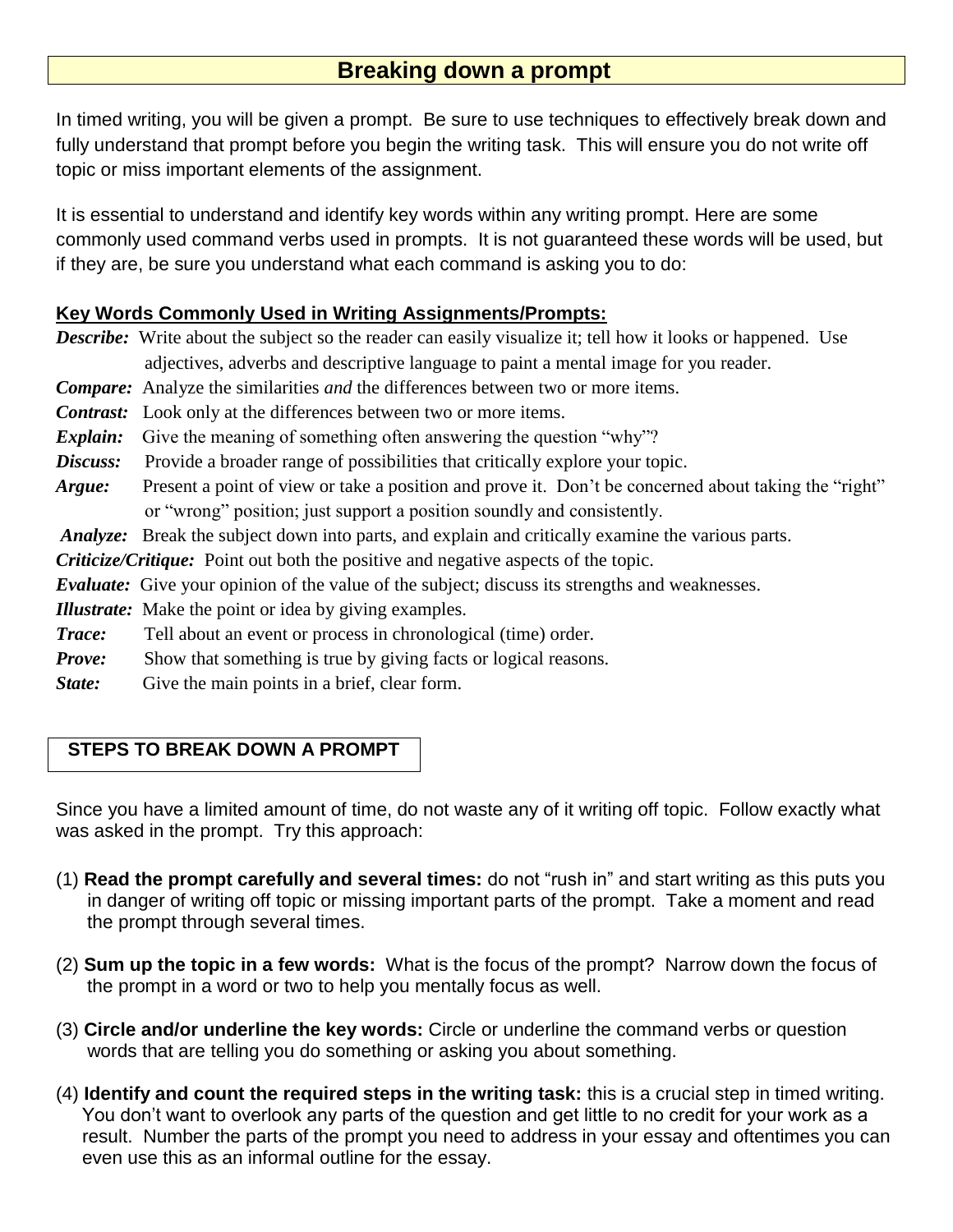

#### **STEPS TO BREAK DOWN A PROMPT:**

- (1) **Read the prompt carefully and several times**
- (2) **Sum up the topic in a few words**
- (3) **Circle and/or underline the key words**
- (4) **Identify and count the required steps in the writing task**

#### **PROMPT:**

In *Narrative of the Life of Frederick Douglass,* Frederick Douglass contends "there can be no freedom without education." Citing specific examples from the text, discuss this concept and examine how Douglass is a testament to this idea. Then explain how this concept can be applied today and what we can learn by applying Douglass' words to a modern day example.

- (1) **Read the prompt carefully and several times**
- (2) **Sum up the topic in a few words: \_\_\_\_\_\_\_\_\_\_\_\_\_\_\_\_\_\_\_\_\_\_\_\_\_\_\_\_\_\_\_\_\_\_\_\_\_\_\_\_\_\_\_\_\_\_\_\_\_**
	- (3) **Circle and/or underline the key words**
	- (4) **Identify and count the required steps in the writing task**

### **Creating a rough outline**

Outlining is the road map for the essay. And we all know that when you are rushing to get somewhere quickly, it is easier to get lost. Outlines make sure that you end up where you intended. For timed writing, you'll make the most informal kind of outline in which you jot down your main points and possible supporting evidence. This kind of outline is for you only, and you don't need to worry about making it more comprehensive if it does the job for you.

## **PRACTICE**

 Use the Douglass prompt you just broke down and create a rough outline for it.

| Possible thesis:       |                        |  |
|------------------------|------------------------|--|
|                        |                        |  |
| Main supporting point: | Main supporting point: |  |
| Supporting evidence:   | Supporting evidence:   |  |
| Main supporting point: | Main supporting point: |  |
| Supporting evidence:   | Supporting evidence:   |  |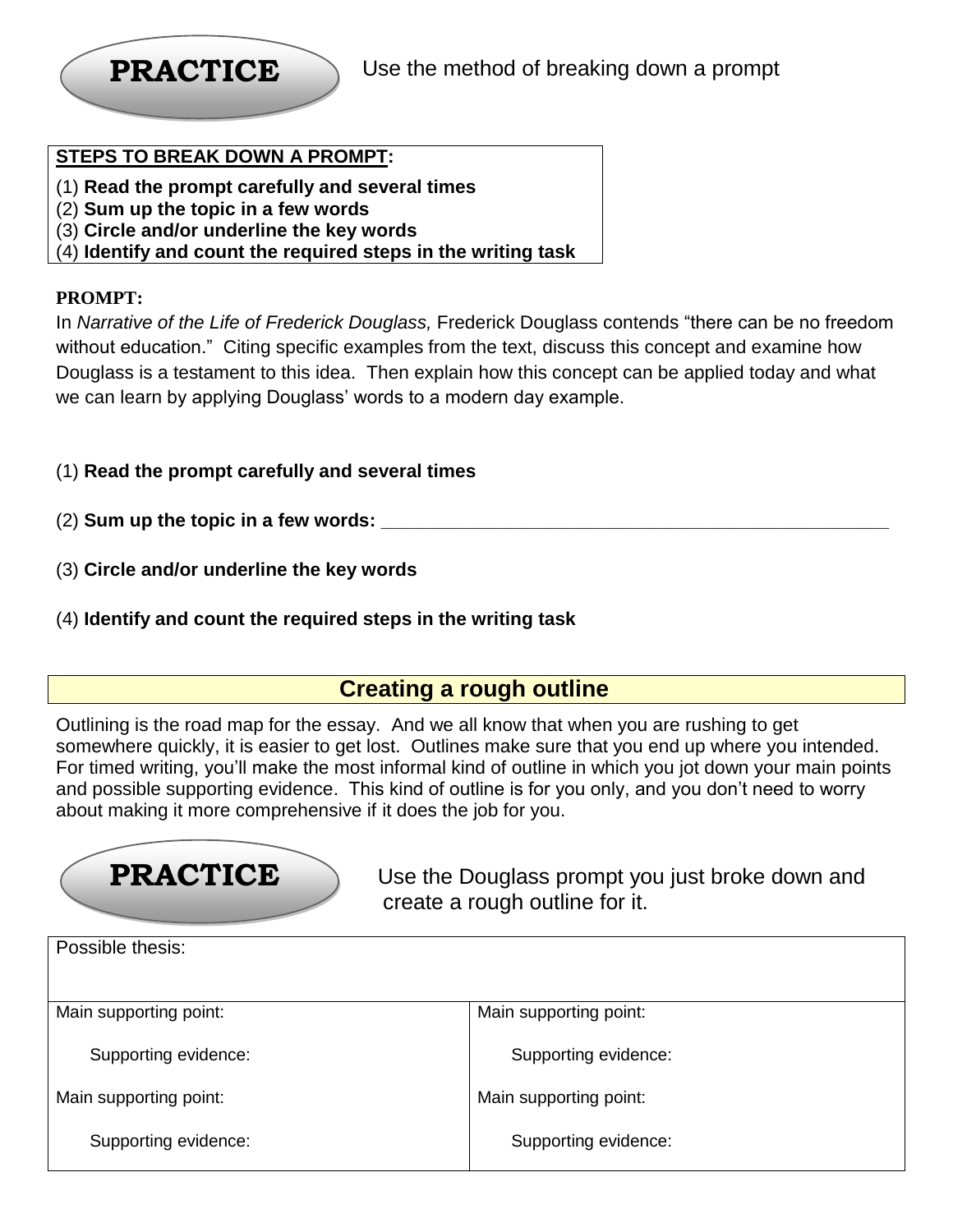### **Managing your time**

Since taking a timed exam puts you in the situation of having a limited amount of time to create a focused, organized, well supported essay, you better have a clear plan of how you will use your allotted time *before* beginning the exam. Suggested breakdown of time:

| 10-15% of time: Prewriting:   | (1) Read the prompt carefully, circling key words, counting parts                                                                                                                                                                                                                                                                                    |
|-------------------------------|------------------------------------------------------------------------------------------------------------------------------------------------------------------------------------------------------------------------------------------------------------------------------------------------------------------------------------------------------|
|                               | (2) Make a rough outline to determine your thesis, main<br>supporting points and strongest evidence.                                                                                                                                                                                                                                                 |
|                               | 70-80% of time: Write the essay: (3) Write your essay following the outline.                                                                                                                                                                                                                                                                         |
|                               | (4) Skip lines in case you want to make some changes when<br>you're proofreading after you complete the essay.                                                                                                                                                                                                                                       |
| 10-15% of time: Proofreading: | (5) Proofread your essay carefully adding missed evidence,<br>catching misspellings, putting in left out words, revising<br>confusing sentences, joining sentences, etc. Wait until the<br>end to proofread. Focusing on sentence-level concerns as<br>you compose the essay will slow you down too much and<br>potentially sacrifice essay content. |

## **Practicing**

We all know we are better at something when we practice. Were you a good driver the first time you got behind the wheel? If you've played a sport or an instrument over the years, how were your skills when you first started? The same is true for timed writing. The more you practice, the better, more confident, and more accomplished you become.

Also, when you have a timed written exam coming up, you can ask your teacher for a practice prompt or you can create one yourself. The best preparation you can do is to take a practice timed exam on the topic you are being tested on. Also, if you take a practice exam ahead of time, you can even make an appointment with your instructor to go over the practice exam and get valuable advice and feedback you can then directly apply on the graded exam.

Here are some practice prompts:

#### **Prompt—English 100 in-class essay (30 minutes)**

In his book, Jim Rogers explores the issue of music file sharing on the internet and he looks at how the record companies have tried to sue individuals, web sites, and internet service providers for copyright infringement. Do you feel any of these groups should be held financially responsible for sharing music? Why or why not? Do you feel anyone is harmed by music file sharing?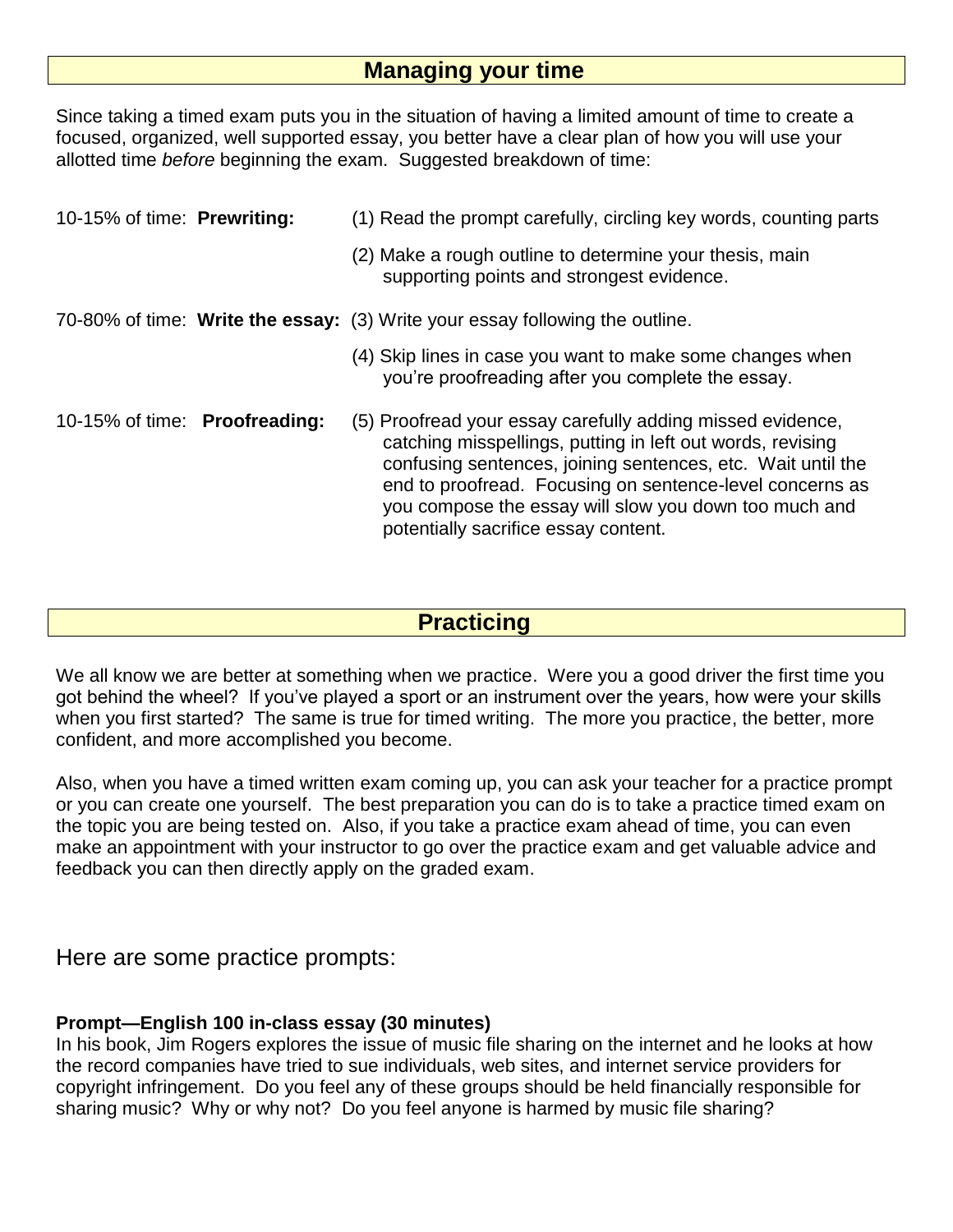#### **Prompt—English 846 midterm (90 minutes)**

Analyzing their book *YouTube*, describe three moral or ethical concerns that Jean Burgess and Joshua Green address about YouTube. What are the authors' views about these concerns? Respond to and analyze each of these concerns giving your opinion on each. Finally, looking at these concerns together, explain how you feel this does or should shape the management and future of YouTube.

#### **Prompt—English 110 midterm (75 minutes)**

J.T. Rogers' play *The Overwhelming* is set during the 1994 Rwandan genocide of the Tutsis by the Hutus. Examine why you think the playwright decided to tell this tragic story of an African country through this family of Americans. Also, why construct the characters that he did: the middle-aged college professor trying to publish, his 17 year old son who just lost his mother, and his second wife, a writer and an African-American woman? Examine how the use of these American characters affect and shape the larger story being told.

#### **Prompt—History 100 practice midterm (75 minutes)**

"History repeats itself. Has to. Nobody listens."

--Steve Turner

A famous maxim says that those who fail to remember and learn from the events of history economic failures, wars, injustices, strife—are doomed to repeat them. By learning from historical events, by listening to the message of history, a nation or people can avoid repeating the errors of the past. Identify one such significant past event that has been covered in the reading, discuss its effects and explain why we should remember it.

#### **Prompt—English 846 Final exam (2.5 hours)**

Select three (3) of the authors and texts we have read this semester and examine how each author argues that greed and materialism function in our lives in the U.S. Explain who is mainly guilty of greed and who is most affected and how. Finally, explain what you feel, and analyze the larger impact of your views.

#### **Prompt— English 100 Final exam (2.5 hours)**

Compare the different ways that four of the authors that we have read this semester used activism to change their current system and to bring about social change, and explain what we can learn about effective approaches through this comparison. Finally, argue which of the four you feel was the most successful as a revolutionary and as you make your case, be sure to define "revolutionary" and "success" according to you, and explain the implications and importance of your findings.

#### **Prompt— English 110 Final exam (2.5 hours)**

Select three (3) of the authors and texts we have read this semester (one poem, one short story, and one play), and compare the characters the authors have created in order to examine the pressures women in particular face. Describe the gender-based expectations placed on these women and examine the impact. Finally, examine the connecting patterns that transcend location and time era in regards to the attitudes toward and treatment of women.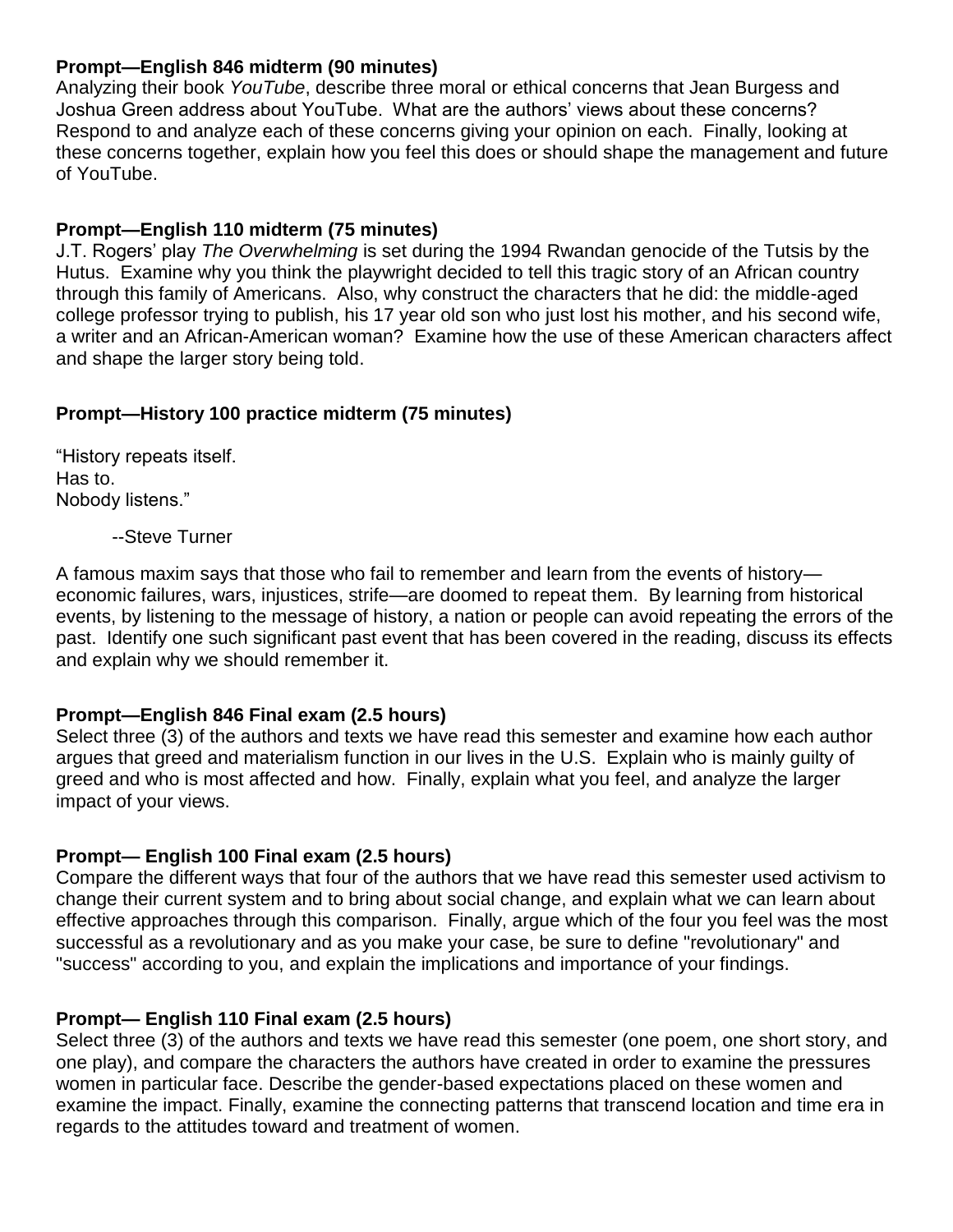### **Additional tips**

- **Relax**: You know what an essay is. You know that it has an introduction, several body paragraphs, and a conclusion. You have done essays before, and you know what you're doing now. The more you can take the exam in a calm and confident state, the better you will do.
- **Bring a watch or timepiece:** You want to be in control of your time and not the other way around, so be aware of the remaining time throughout the exam. Follow your time management plan but make adjustments as you see fit. For instance, if you budgeted 15 minutes for proofreading and in your last 15 minutes you don't yet have a conclusion, donate 5 minutes of your proofreading time to your conclusion. Be in control of your time so you can be sure that you complete all your tasks in the time allotted.
- **Check out the testing room in advance, if possible**: This way, you'll be better able to judge the amount of time you need to get there, and you'll be more familiar with the test setting.
- **Get plenty of sleep the previous night**: no one does well when sleep deprived. Stay in the night before an exam, study but you shouldn't be causing yourself stress by cramming last minute. Go to bed at a decent hour and be sure to have a healthy meal before the exam. Being physically prepared will improve your mental preparedness.
- **If you are prone to distraction**: sit apart from other test takers.
- **Listen to music**: some can focus better when listening to music. Check with your professor or the exam proctor ahead of time to see if it's ok to listen to music using headphones during the exam.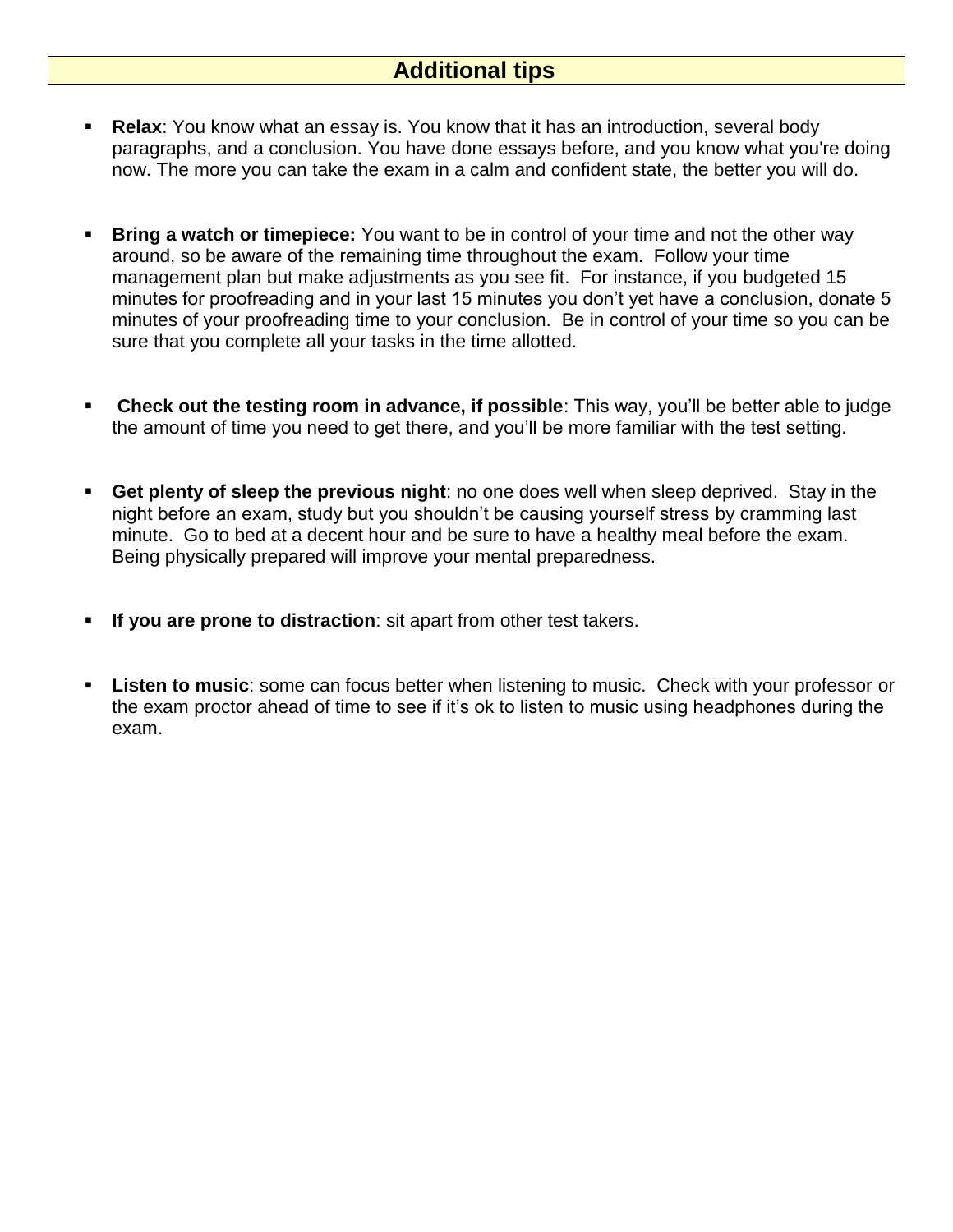Here is a checklist with an overview of the timed writing advice you can review before taking a timed exam:

| Think about focus-thesis: form an arguable thesis that responds directly                        |
|-------------------------------------------------------------------------------------------------|
| $\overline{\phantom{a}}$ to the prompt and stay focused on proving it throughout the essay. Put |
| your thesis in the introductory paragraph. Anything in the essay that                           |
| doesn't prove the thesis and wasn't asked about in the prompt is off topic.                     |

 **Think about organization: choose an appropriate number of main supporting points you can adequately develop, present them in a logical order, and put each one into a separate paragraph.**

 **Think about development: create well-developed paragraphs including the elements of PIE: (P)oint: strong topic sentences, (I)nformation: convincing evidence, (E)xplanation: your own reasoning and analysis.**

 **Think about sentence crafting: save time at the end to proofread to correct any grammar, punctuation, or spelling errors and to improve sentence logic and flow.**

**Break down the prompt: read it carefully, sum up the topic is a word or two, underline/circle key words (command and question words), and number the different parts or tasks. Address all parts in the response.**

**Create a rough outline before you start writing, so you can stay focused on what was asked and be sure to address all parts of the prompt.**

**Make a time management plan dividing your allotted time for three tasks: 10-15% for prewriting, 70-80% for writing, 10-15% for proofreading.**

 **Practice writing timed essays to strengthen skills before taking timed exams for a grade.**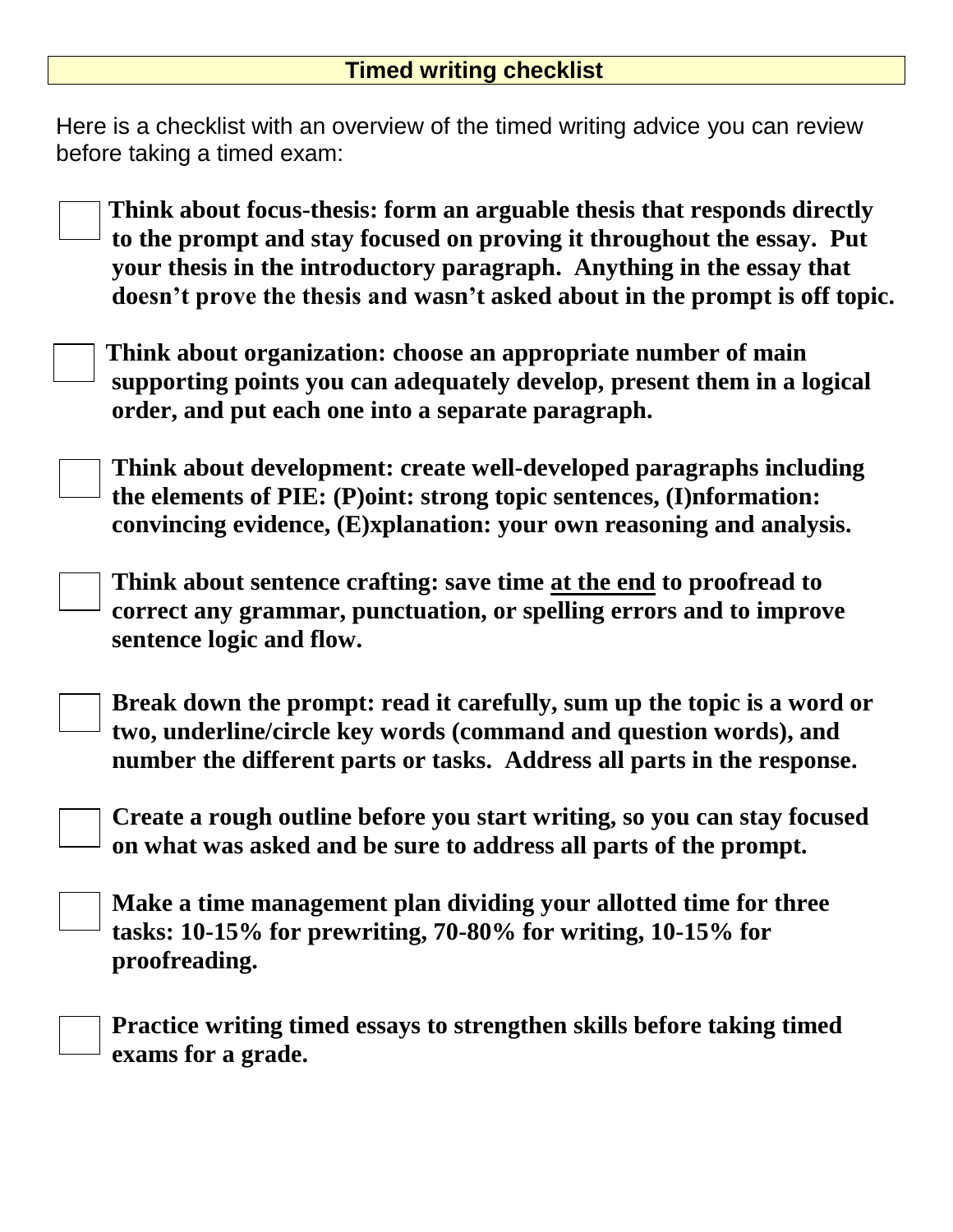

#### **Possible answers for BREAKING DOWN A PROMPT:**

#### **STEPS TO BREAK DOWN A PROMPT:**

(1) **Read the prompt carefully and several times**

(2) **Sum up the topic in a few words**

(3) **Circle and/or underline the key words**

(4) **Identify and count the required steps in the writing task**

#### (2) **Sum up the topic in a few words: TOPIC = FREEDOM THROUGH EDUCATION**

In *Narrative of the Life of Frederick Douglass,* Frederick Douglass contends "there can be no freedom without education." Citing specific examples from the text, **(1) discuss** this concept and **(2) examine** how Douglass is a testament to this idea. Then **(3) explain** how this concept can be applied today and **(4) what** we can learn by applying Douglass' words to a modern day example.

**Possible answers for MAKING A ROUGH OUTLINE:**

Possible thesis: **Frederick Douglass's life proves that lack of education can lead to marginalization and this is still happening today with our urban poor and can be seen here in San Francisco.**

| Main supporting point: <b>1) discuss</b> how Douglass' | Main supporting point: (3) explain how        |
|--------------------------------------------------------|-----------------------------------------------|
| freedom was connected to him becoming educated.        | poorly funded inner-city schools deny freedom |
|                                                        | to the students who have high rates of drop   |
| Supporting evidence: He read The Columbian             | out, drug use, and incarceration.             |
| Orator and learned of a slave who argued so well his   |                                               |
| master set him free. He also learned from Sheridan     | Supporting evidence: Use personal             |
| a "bold denunciation of slavery and a vindication of   | knowledge of a news report on students who    |
| human rights."                                         | attended school in San Francisco's Bayview-   |
|                                                        | <b>Hunter's Point.</b>                        |
| Main supporting point: (2) examine how                 |                                               |
| Douglass is a testament to the idea of freedom         | Main supporting point: (4) what can we        |
| through education.                                     | learn? Explain how we have a form of modern-  |
|                                                        | day slavery as the main victims of the        |
| Supporting evidence: Through his                       | underfunded inner-city schools are blacks and |
| determination of getting the white neighborhood        | Latinos.                                      |
| boys to bring him books, he taught himself to read     |                                               |
| and eventually gained his own freedom and then         | Supporting evidence: Use evidence I           |
| fought for the freedom of others throughout his life   | remember from reading Jonathan Kozol's book   |
| as a human rights activist.                            | Savage Inequalities to prove harmful outcomes |
|                                                        | of educational inequality and the cycles of   |
|                                                        | poverty it produces.                          |
|                                                        |                                               |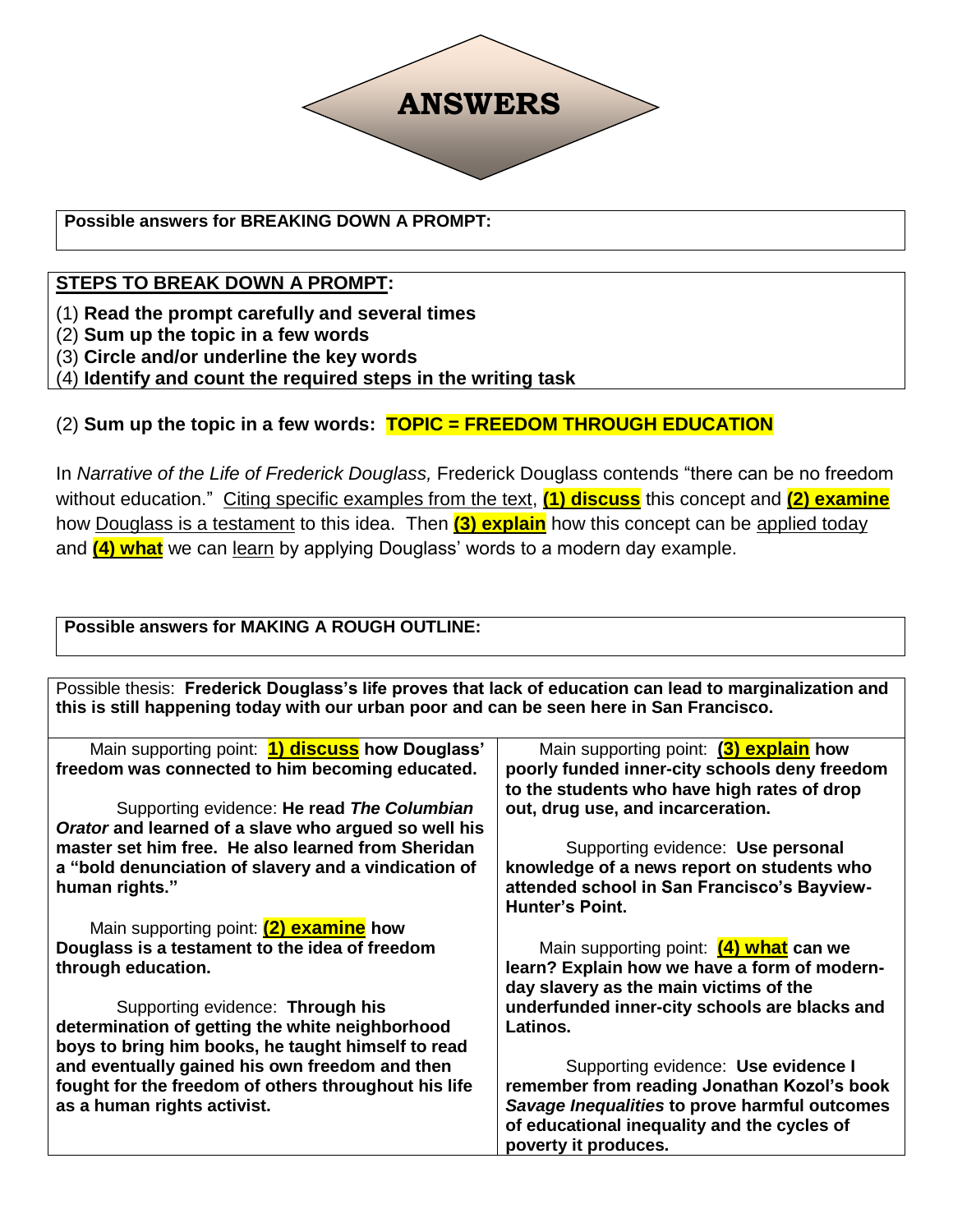

#### **STEPS TO BREAK DOWN A PROMPT:**

- (1) **Read the prompt carefully and several times**
- (2) **Sum up the topic in a few words**
- (3) **Circle and/or underline the key words**

(4) **Identify and count the required steps in the writing task**

**Prompt—English 100 in-class essay (30 minutes) TOPIC = music file sharing** In his book, Jim Rogers explores the issue of music file sharing on the internet and he looks at how the record companies have tried to sue individuals, web sites, and internet service providers for copyright infringement. **(1) Do** you feel any of these groups should be held financially responsible for sharing music? Why or why not? **(2) Do** you feel anyone is harmed by music file sharing?

**Prompt—English 846 midterm (90 minutes) TOPIC = 3 moral/ethical YouTube concerns** Analyzing their book *YouTube*, **(1) describe** three moral or ethical concerns that Jean Burgess and Joshua Green address about YouTube. **(2) What** are the authors' views about these concerns? **(3) Respond to and analyze** each of these concerns giving your opinion on each. Finally, looking at these concerns together, **(4) explain** how you feel this does or should shape the management and future of YouTube.

**Prompt—English 110 midterm (75 minutes) TOPIC = use of American characters** J.T. Rogers' play *The Overwhelming* is set during the 1994 Rwandan genocide of the Tutsis by the Hutus. **(1) Examine** why you think the playwright decided to tell this tragic story of an African country through this family of Americans. Also, **(2) why** construct the characters that he did: the middle-aged college professor trying to publish, his 17 year old son who just lost his mother, and his second wife, a writer and an African-American woman? **(3) Examine** how the use of these American characters affect and shape the larger story being told.

#### **Prompt—History 100 practice midterm (75 minutes) TOPIC = ONE significant past event**

"History repeats itself. Has to. Nobody listens."

--Steve Turner

A famous maxim says that those who fail to remember and learn from the events of history economic failures, wars, injustices, strife—are doomed to repeat them. By learning from historical events, by listening to the message of history, a nation or people can avoid repeating the errors of the past. **(1) Identify** one such significant past event that has been covered in the reading, **(2) discuss** its effects and **(3) explain** why we should remember it.